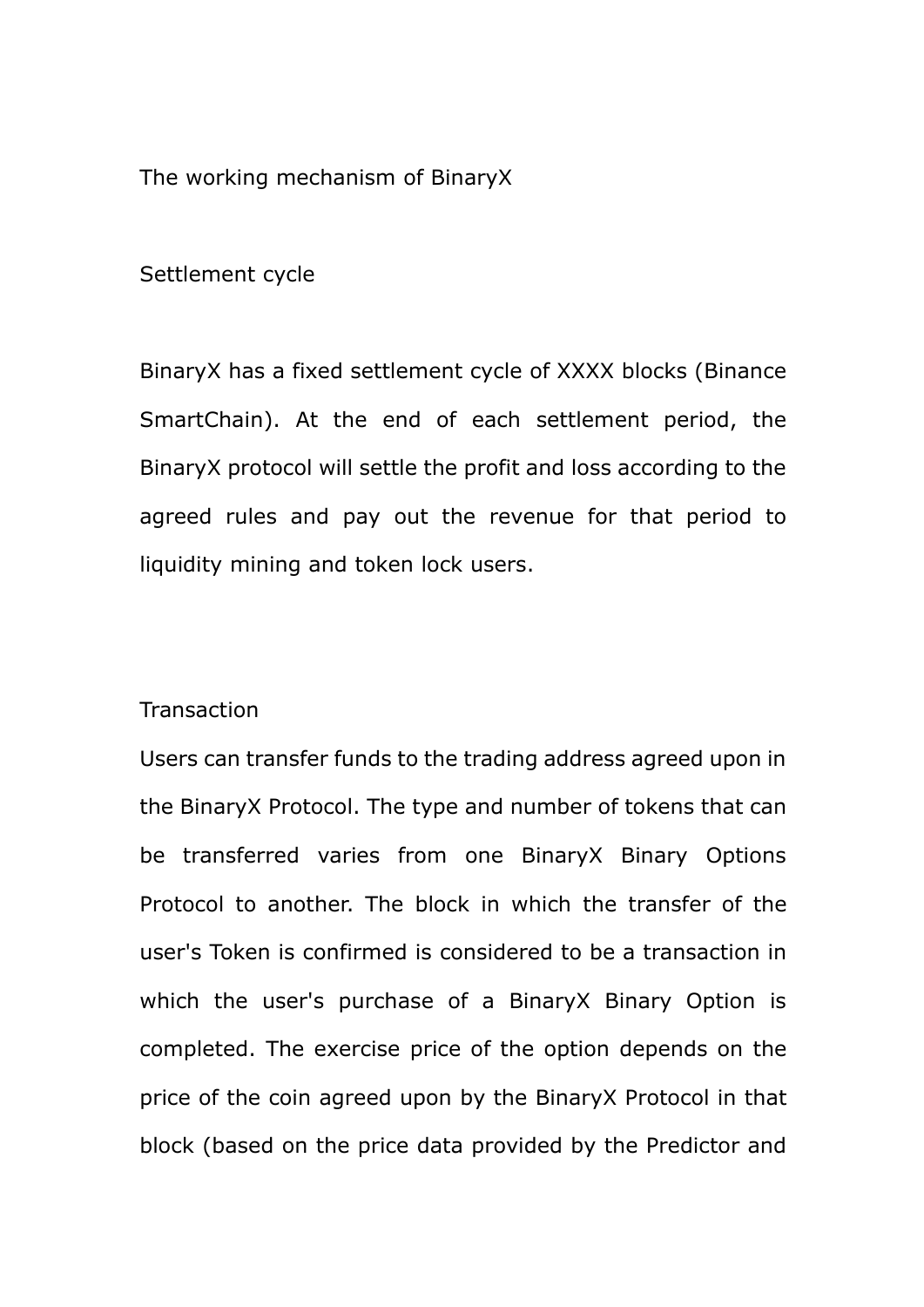DEX for that Token in the same block). The BinaryX protocol will compare the price of the underlying Token at the agreed block height to the exercise price of the option and determine whether the option is profitable or not.

The exercise yield of an option depends on the comparison of the amount of long and short orders purchased by the user and the size of the market maker's liquidity funds. Options purchased for larger amounts will yield a lower yield, and options purchased for lower amounts will yield a higher yield. BinaryX's agreement will dynamically adjust the size of the market maker's liquidity funds according to the user's trading size. Users who trade profitably will be rewarded with Tokens in the denominated currency based on the amount invested by the user and the yield of the investment, as well as a fixed percentage of BNXtoken as a profit bonus.

## Liquidity Mining

Tokens that provide denominated currency to the BinaryX protocol will become liquidity miners for BinaryX. Users can transfer funds to and from BinaryX's liquidity mining pool at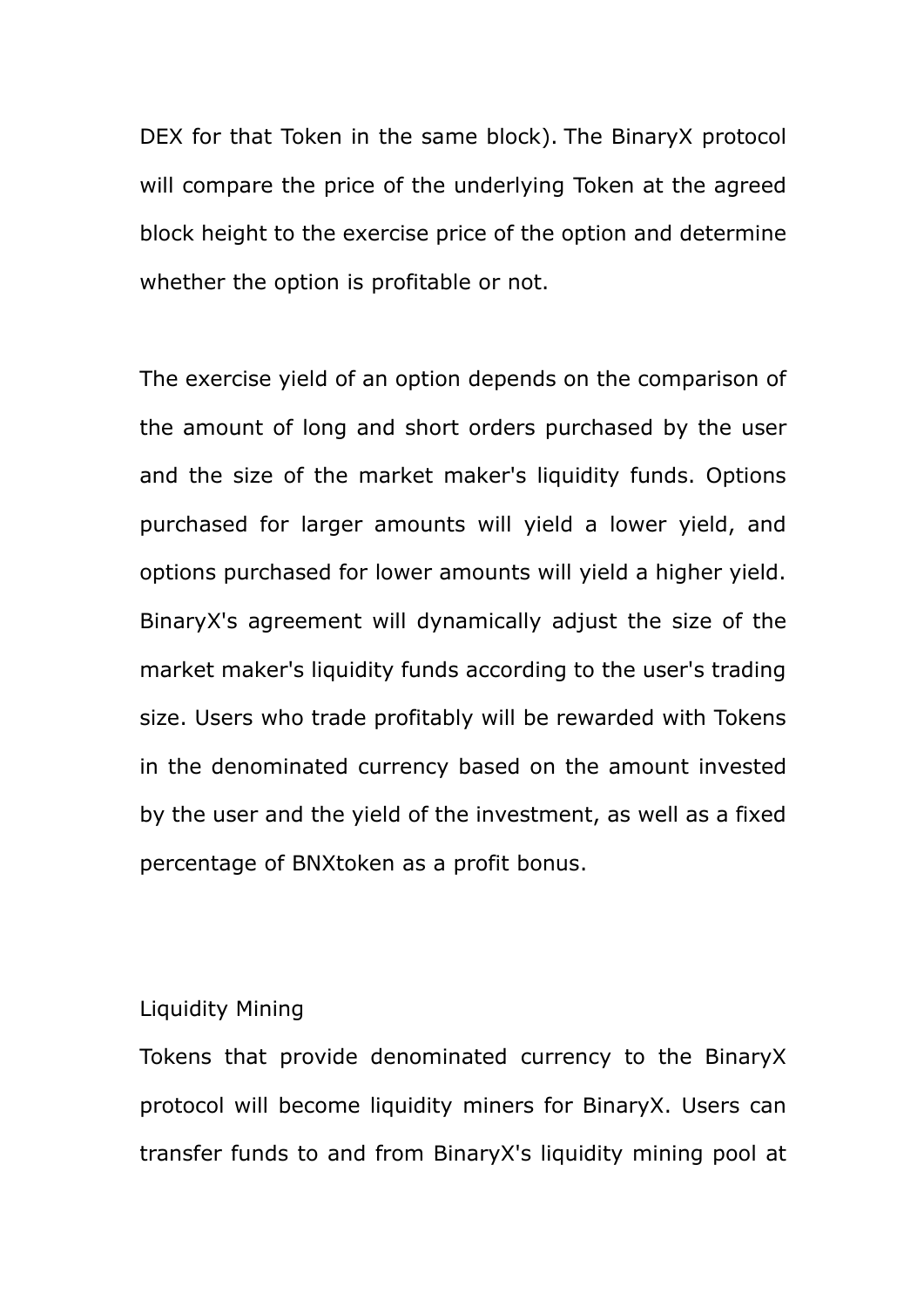any time. Funds from the liquidity mining pool will be used as a liquidity market maker for the BinaryX options protocol to provide liquidity to all trading users. Therefore, liquidity mining is subject to the risk of capital loss.

Users who participate in liquidity mining will be rewarded with BNX Token. The amount of the mining reward depends on the profit and loss of the liquidity mining pool on that day. After every XXXX block height, the liquidity pool will be settled once, and the mining bonus will be issued. If the BinaryX protocol is profitable compared to the previous cycle, all liquidity mining users will be rewarded with BNX Token equal to 50% of the profitable amount of BNX Token. Suppose the BinaryX protocol is at a loss compared to the previous cycle. In that case, all liquidity mining users are required to bear the loss in equal proportion and are compensated with BNX Token equal to 50% of the loss amount.

Users can transfer funds into or out of the liquidity mining pool at any time, but can only earn mining rewards after a full liquidity mining settlement cycle. New transfers to the pool are officially entered into the liquidity pool after the most